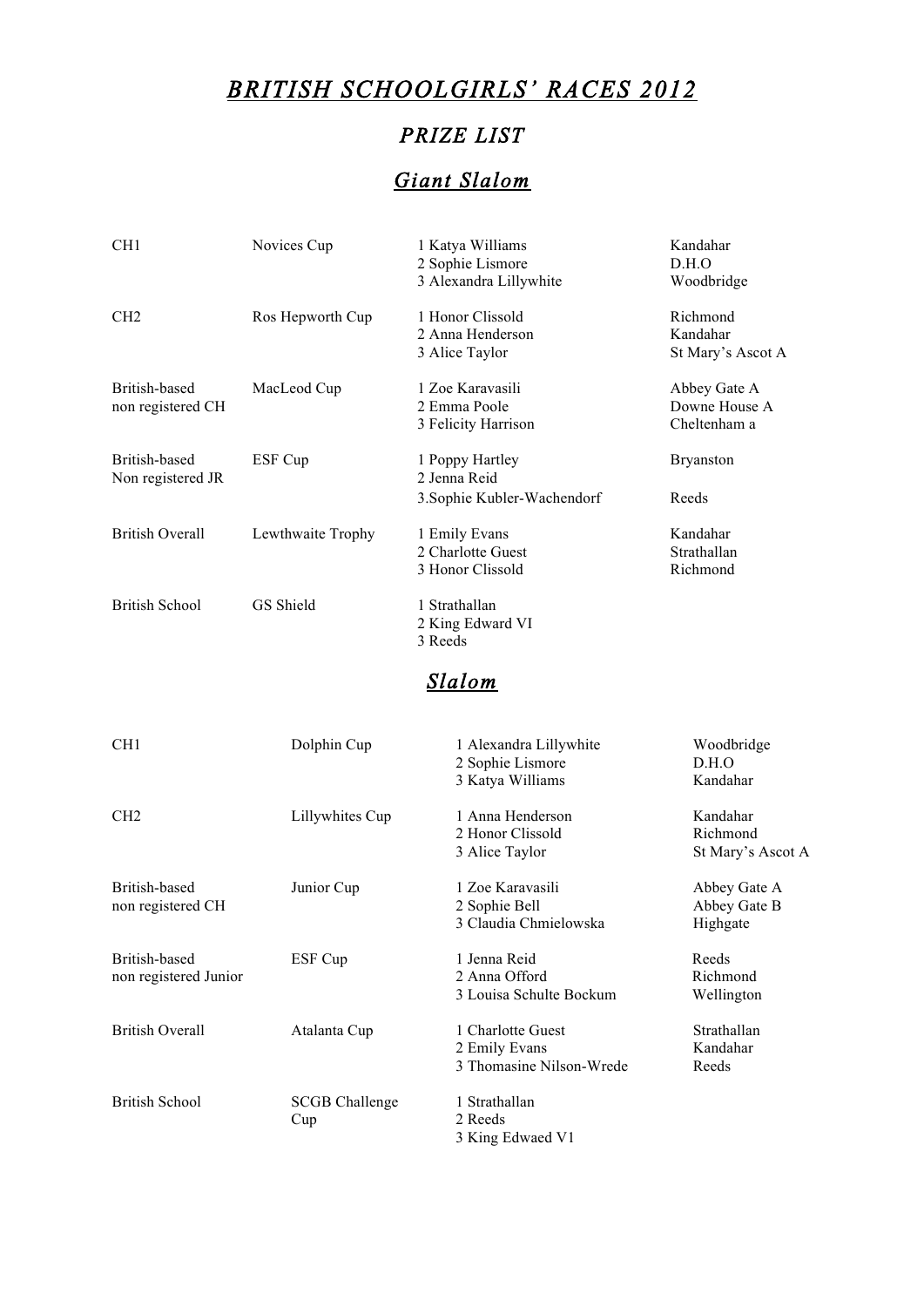## *Combined*

| CH1                                           | Argyll Cup                                     | 1 Katya Williams<br>2 Alexandra Lillywhite<br>3 Sophie Lismore         | Kandahar<br>Woodbridge<br>D.H.O.               |
|-----------------------------------------------|------------------------------------------------|------------------------------------------------------------------------|------------------------------------------------|
| CH <sub>2</sub>                               | <b>LSC</b> Salver                              | 1 Honor Clissold<br>2 Anna Henderson<br>3 Alice Taylor                 | Richmond<br>Kandahar<br>St Mary's Ascot A      |
| British-based<br>non registered CH I          | Club des Sports Cup                            | 1 Coco Vuilany -Taylor<br>2 Lily Woodbridge<br>3 Sophie Bell           | <b>St Swithuns</b><br>Lambrook<br>Abbey Gate A |
| British-based<br>non registered CH II         | Flaine Cup                                     | 1 Zoe Karavasili<br>2 Emily Reid<br>3 Emma Poole                       | Abbey Gate A<br>Heathfield<br>Downe House A    |
| British-based<br>JR1                          | <b>British Car</b><br><b>Registrations Cup</b> | 1Tomisine Nilson-Wrede<br>2 Florence Bell<br>3 Laetitia Hawkins-hooker | Reeds<br>King Edward V1<br>L.E.H A             |
| <b>British-Based</b><br>JR <sub>2</sub>       | Alliance in<br>Partnership                     | 1 Emily Evans<br>2 Charlotte Guest<br>3 Victoria Bell                  | Kandahar<br>Strathallan<br>King Edward Vi      |
| <b>British Based</b><br>Non registered Junior | ESF Cup                                        | 1 Jenna Reid<br>2 Poppy Hartley<br>3 Louisa Schulte-Bockum             | Reeds<br><b>Bryanston</b><br>Wellington        |
| <b>British Overall</b>                        | Sims Bowl                                      | 1 Emily Evans<br>2 Charlotte Guest<br>3 Tomasine Nilson-Wrede          | Kandahar<br>Strathallan<br>Reeds               |
| <b>Best B Team</b>                            | Eve Alcott Cup                                 | 1 Wycombe Abbey B<br>2 Lady Eleanor Holles B<br>3 Millfield            |                                                |
| <b>British School</b>                         | Lees-Jones Salver                              | 1 Strathallan<br>2 Reeds<br>3 King Edward V1                           |                                                |
| British-based<br>non-registered team          | Libby Greenacre<br>Salver                      | 1 St Marys Calne A<br>2Wycombe Abbey A<br>3 Wellington                 |                                                |
| Best team overall                             | Lillywhites Trophy                             | 1 Kandahar<br>2 Strathallan<br>3 Reeds                                 |                                                |

### *Parallel*

Ladies' Ski Club Junior Challenge Cup

1<sup>st</sup>: Strathallan 2<sup>nd</sup> Kandahar

Shirley Stevens Bursary for Racing Potential One weeks training